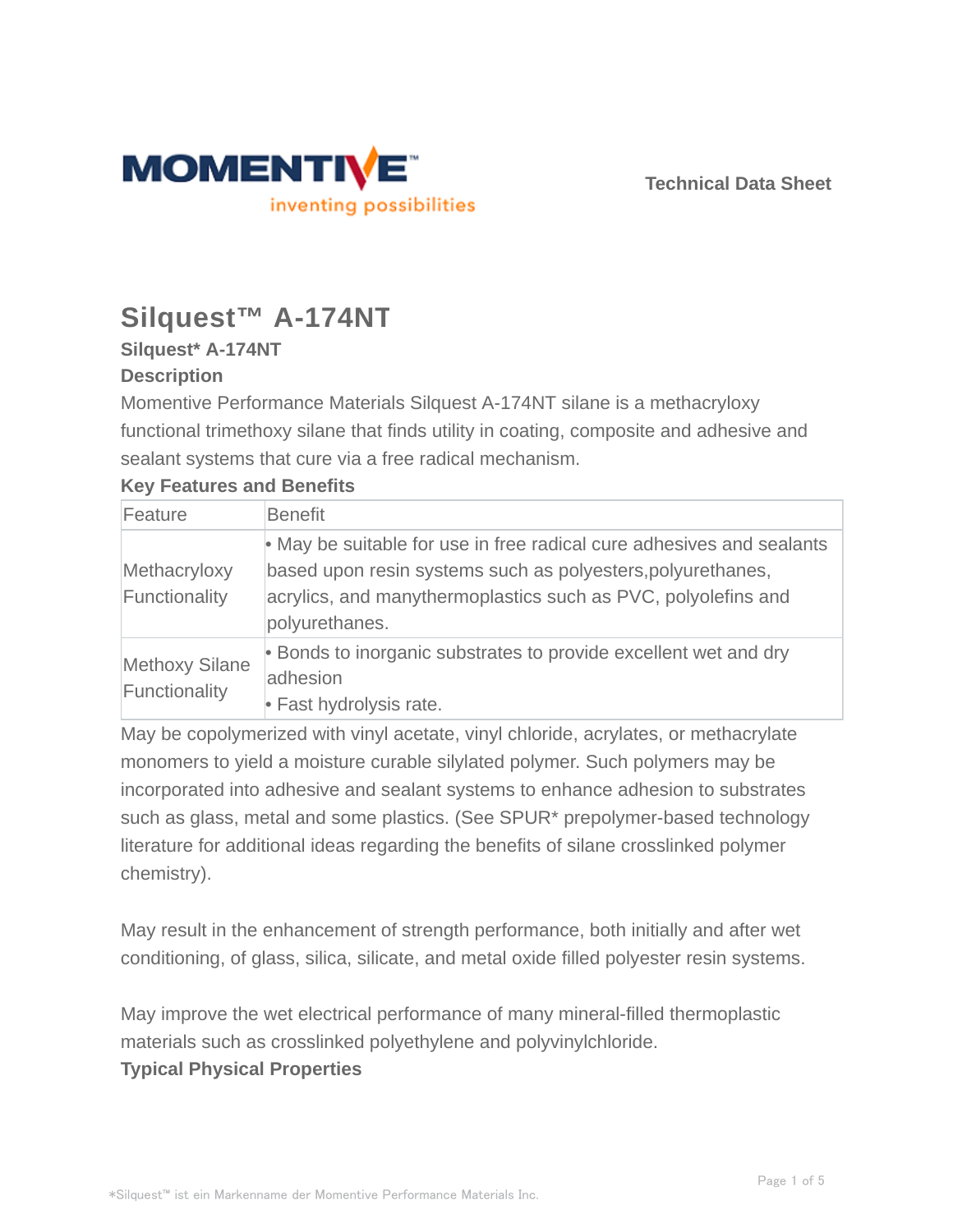| Appearance                           | Clear light straw liquid |
|--------------------------------------|--------------------------|
| Molecular Weight                     | 248.1                    |
| Specific Gravity at 25/25°C          | 1.045                    |
| Refractive Index $n_D$ 25°C          | 1.429                    |
| Flash Point, Tag Closed Cup, °C (°F) | 108 (226)                |
| Boiling Point, °C (°F)               | 255(491)                 |

**Chemical Structure**



**Gamma-Methacryloxypropyltrimethoxy Silane**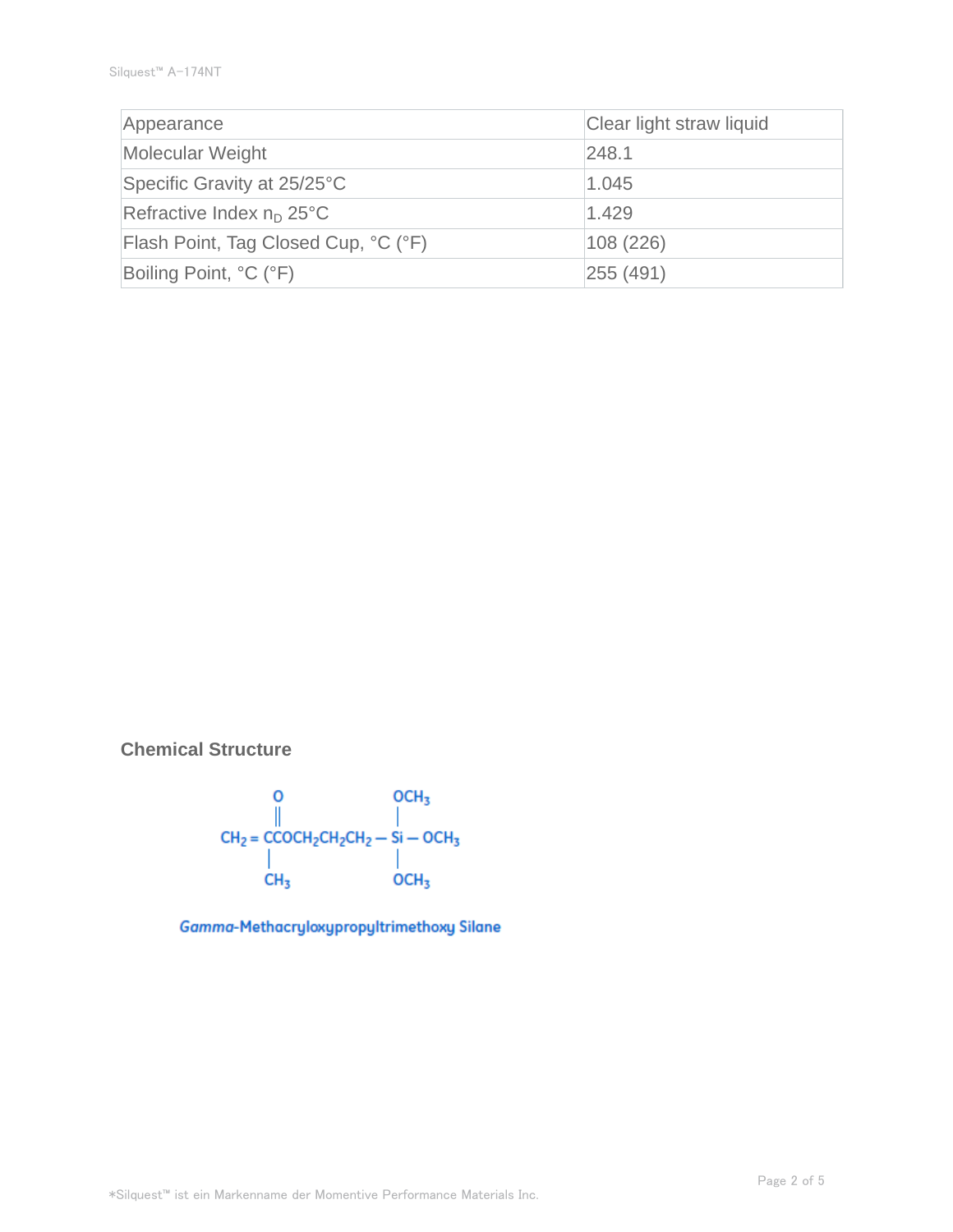#### **Patent Status**

Nothing contained herein shall be construed to imply the nonexistence of any relevant patents or to constitute the permission, inducement or recommendation to practice any invention covered by any patent, without authority from the owner of the patent.

## **Product Safety, Handling and Storage**

Customers should review the latest Safety Data Sheet (SDS) and label for product safety information, safe handling instructions, personal protective equipment if necessary, emergency service contact information, and any special storage conditions required for safety. Momentive Performance Materials (MPM) maintains an aroundthe-clock emergency service for its products. SDS are available at www.momentive.com or, upon request, from any MPM representative. For product storage and handling procedures to maintain the product quality within our stated specifications, please review Certificates of Analysis, which are available in the Order Center. Use of other materials in conjunction with MPM products (for example, primers) may require additional precautions. Please review and follow the safety information provided by the manufacturer of such other materials.

### **Commercial Status**

Silquest A-174NT silane is commercially available. Contact your sales or customer service representative to enter a sample request, or place an order.

#### **Limitations**

Customers must evaluate Momentive Performance Materials products and make their own determination as to fitness of use in their particular applications.

**Contact Information** Email commercial.services@momentive.com

### **Telephone**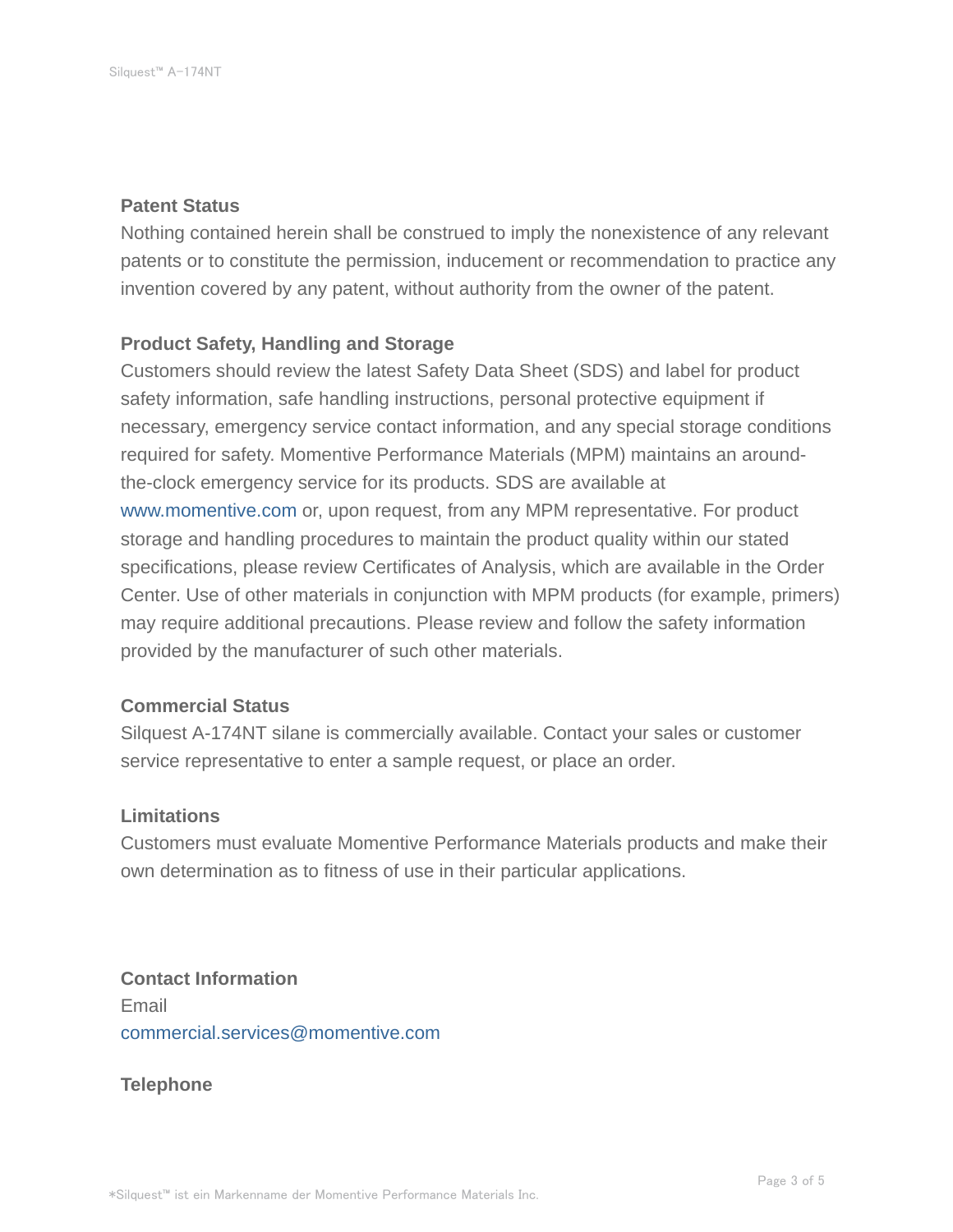| <b>Latin America</b> | <b>EMEAI- Europe, Middle</b><br>East, Africa & India | <b>ASIA PACIFIC</b> |
|----------------------|------------------------------------------------------|---------------------|
| <b>Brazil</b>        | <b>Europe</b>                                        | <b>China</b>        |
| +55 11 4534 9650     | +390510924300                                        | 800 820 0202        |
| Direct Number        | Direct number                                        | Toll free           |
|                      |                                                      | +86 21 3860 4892    |
|                      |                                                      | Direct number       |
| <b>Mexico</b>        | India, Middle East &                                 | Japan               |
| +52 55 2169 7670     | <b>Africa</b>                                        | +81 3 5544 3111     |
| <b>Direct Number</b> | + 91 44 71212207                                     | Direct number       |
|                      | Direct number*                                       |                     |
|                      | *All Middle Eastern                                  | <b>Korea</b>        |
|                      | countries, Africa, India,                            | +82 2 6201 4600     |
|                      |                                                      |                     |

For literature and technical assistance, visit our website at: www.momentive.com

#### **DISCLAIMER:**

**THE MATERIALS, PRODUCTS AND SERVICES OF MOMENTIVE PERFORMANCE MATERIALS INC. AND ITS SUBSIDIARIES AND AFFILIATES (COLLECTIVELY "SUPPLIER"), ARE SOLD SUBJECT TO SUPPLIER'S STANDARD CONDITIONS OF SALE, WHICH ARE INCLUDED IN THE APPLICABLE DISTRIBUTOR OR OTHER SALES AGREEMENT, PRINTED ON THE BACK OF ORDER ACKNOWLEDGMENTS AND INVOICES, AND AVAILABLE UPON REQUEST. ALTHOUGH ANY INFORMATION, RECOMMENDATIONS, OR ADVICE CONTAINED HEREIN IS GIVEN IN GOOD FAITH, SUPPLIER MAKES NO WARRANTY OR GUARANTEE, EXPRESS OR IMPLIED, (i) THAT THE RESULTS DESCRIBED HEREIN WILL BE OBTAINED UNDER END-USE CONDITIONS, OR (ii) AS TO THE EFFECTIVENESS OR SAFETY OF ANY DESIGN INCORPORATING ITS PRODUCTS, MATERIALS, SERVICES, RECOMMENDATIONS OR ADVICE. EXCEPT AS PROVIDED IN SUPPLIER'S STANDARD CONDITIONS OF SALE, SUPPLIER AND ITS REPRESENTATIVES SHALL IN NO EVENT BE RESPONSIBLE FOR ANY LOSS RESULTING FROM ANY USE OF ITS MATERIALS, PRODUCTS OR SERVICES DESCRIBED HEREIN.** Each user bears full responsibility for making its own determination as to the suitability of Supplier's materials, services, recommendations, or advice for its own particular use. Each user must identify and